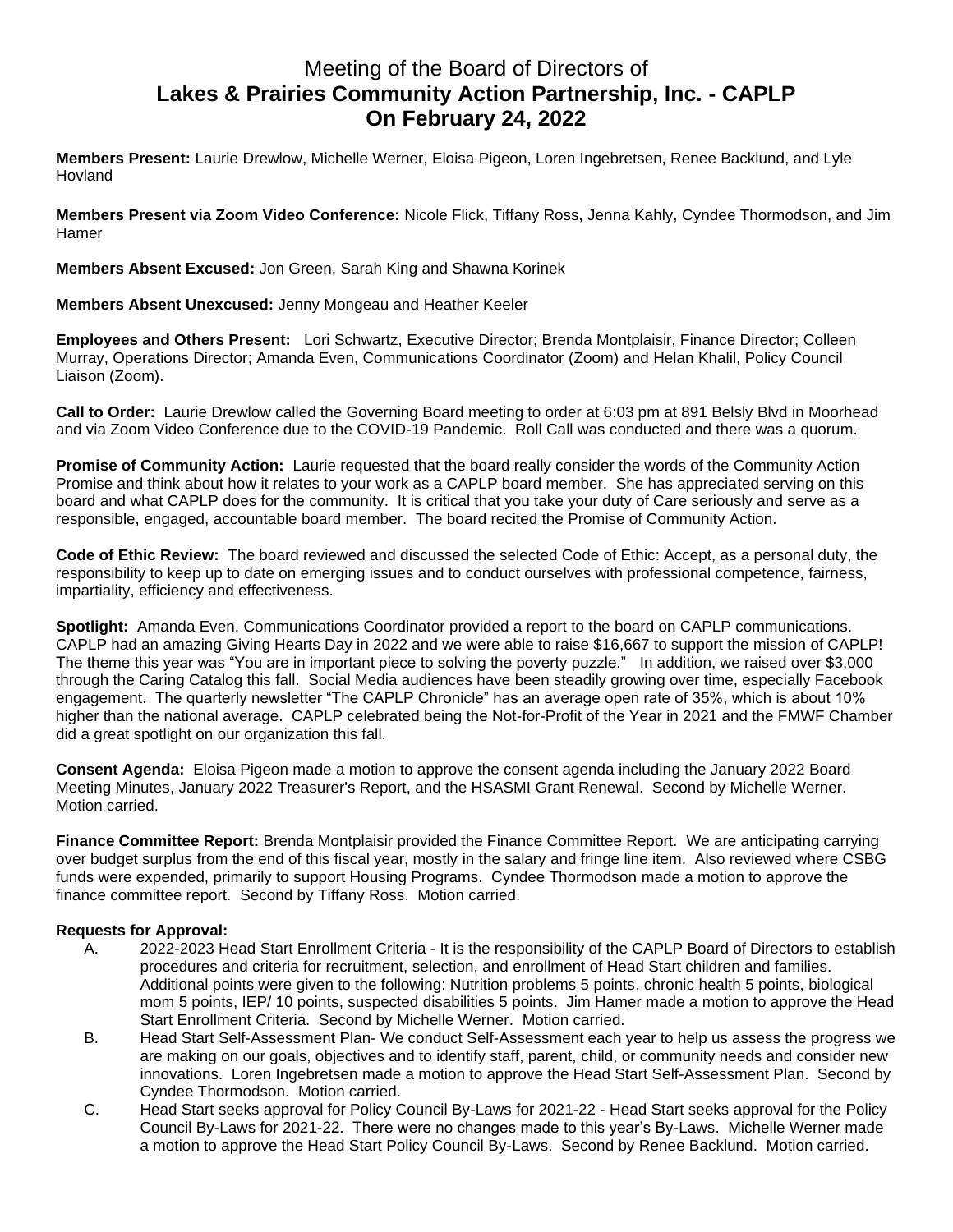- D. Family Child Care Shared Services Substitute Pilot CAPLP, in partnership with West Central Initiative (WCI), seeks to expand and strengthen our support of family child care (FCC) providers through a pilot of a shared service alliance in Becker County and White Earth Nation. CAPLP proposes to hire a qualified staff substitute who alliance member providers can reserve at a low cost for planned activities such as appointments, trainings, and vacations. Michelle Werner made a motion to approve the Family Child Care Share Services Substitute Pilot. Second by Eloisa Pigeon . Discussion took place regarding the logistics of the project and replicability in other areas. Motion carried.
- E. Increasing Otter Tail County Caring Connections funding CAPLP Child Care Aware seeks to expand the Caring Connections Child Care Home visits by adding capacity to serve an additional 8 newly licensed family child care programs March-June 2022. Current funding serves 14 providers. Michelle Werner made a motion to approve the Caring Connections Funding request. Second by Tiffany Ross. Motion carried.
- F. COVID-19 Emergency Rental Services--Housing Stability Services Application Minnesota Housing has released a one-time RFP to fund housing navigation and eviction prevention support services. Contracts will be from June 1, 2022 to May 31, 2023. As a collaborative application is encouraged, WCMCA will be the lead applicant, with CAPLP, Clay Co. HRA and Presentation Partners in Housing being subgrantees. Eligible activities include supporting households to resolve their housing crisis and helping households find or attain suitable and stable housing opportunities. Lyle Hovland made a motion to approve the COVID-19 Emergency Rental Services-Housing Stability Services Grant Application. Second by Michelle Werner. Motion carried.
- G. Live Well at Home Grant CAPLP is requesting funds from the state of MN to support aging adults through the Live Well at Home grant. This funding would provide case management services to aging adults who are experiencing housing instability and need assistance to find or maintain safe housing. Loren Ingebretsen made a motion to approve the Live Well at Home Grant Application. Second by Renee Backlund. Discussion took place regarding the funding and positions it would support. Motion carried.
- H. Annual Budget for Fiscal 2022-2023 Brenda provided a review of the 2022-2023 Annual Budget. Each year as part of our Audit process, we are asked to prepare a budget for the coming year. Program directors have made their best estimates regarding grants that will be received to compile one combined forecast for the Agency. Michelle Werner made a motion to approve the 2022-2023 Annual Budget. Second by Lyle Hovland. Motion carried.
- I. 2022 Signature Authority- Signature Authority is given for the day-to-day operations of the Agency to continue smoothly without the constant presence of the Board of Directors. An Authorized Signature is requested on many items such as, but not limited to: Grant applications and agreements, Contract Service Agreements, Lease Agreements, Agency Credit Card Applications, Agency Vouchers, and Report Forms. Jim Hamer made a motion to approve that Lori Schwartz, Executive Director, Colleen Murray, Director of Operations, and Sarah King, Lakes & Prairies Board Chair, be given full signatory authority on behalf of the Board of Directors of Lakes & Prairies Community Action Partnership, Inc. Second by Michelle Werner. Motion carried.
- J. Board Member re-election Eloisa Pigeon Per the CAPLP Governing Board by-laws, each director shall serve for a three-year term, or until he or she sooner dies, resigns, is removed, or becomes disqualified. No director shall serve for more than three consecutive terms without at least a one-year absence from the board. Eloisa Pigeon was seated as a consumer sector representative for Clay County in February 2016 and has completed her second 3-year term. Lyle Hovland made a motion to re-elect Eloisa Pigeon for her 3<sup>rd</sup> term on the CAPLP Board of Directors. Second by Renee Backlund. Motion carried.
- K. Board Member Election Rochelle Palubicki, Consumer Sector Wilkin County to replace Laurie Drewlow who has reached her term limit. Jim Hamer made a motion to seat Rochelle Palubicki as a Consumer Sector representative for Wilkin County. Second by Michelle Werner. Motion carried.
- L. Board Member Election LaRae Kuhfal, Consumer Sector Wilkin County to replace James Hamer who has reached his term limit. Tiffany Ross made a motion to seat LaRae Kuhfal as a Consumer Sector representative for Wilkin County. Second by Renee Backlund. Motion carried
- M. Sector Clay County to replace Kristin Knorr who has resigned from her position on the board. Michelle Werner made a motion to seat Renee Charon as a Private Sector representative for Clay County. Second by Loren Ingebretsen. Motion carried
- N. CSBG Annual Report Laurie Drewlow provided an overview of the highlights of the CSBG and CSBG CARES Annual Reports. Community Action agencies are required to report on agency outcomes annual through the CSBG Annual Report. The annual report includes information gathered across all agency programs regarding CSBG expenditures, agency capacity and resources, as well as outcomes related to community level and individual and family level goals. Eloisa Pigeon made a motion to approve the CSBG Annual Report and the CARES Annual Report. Second by Jim Hamer. Motion carried.

**Board Member Election Vice Chairperson –** Laurie reminded the board that the Vice Chair will serve for 2 years as Vice Chair, then will transition into the Chair position. Laurie Drewlow nominated Jenna Kahly as Vice Chair. Jenna declined due to other responsibilities. James Hamer nominated Michelle Werner, however she will reach her term limit prior to the transition. Laurie Drewlow nominated Tiffany Ross as Vice Chair. Second by Jenna Kahly. Laurie Drewlow called for other nominations three times. Motion carried.